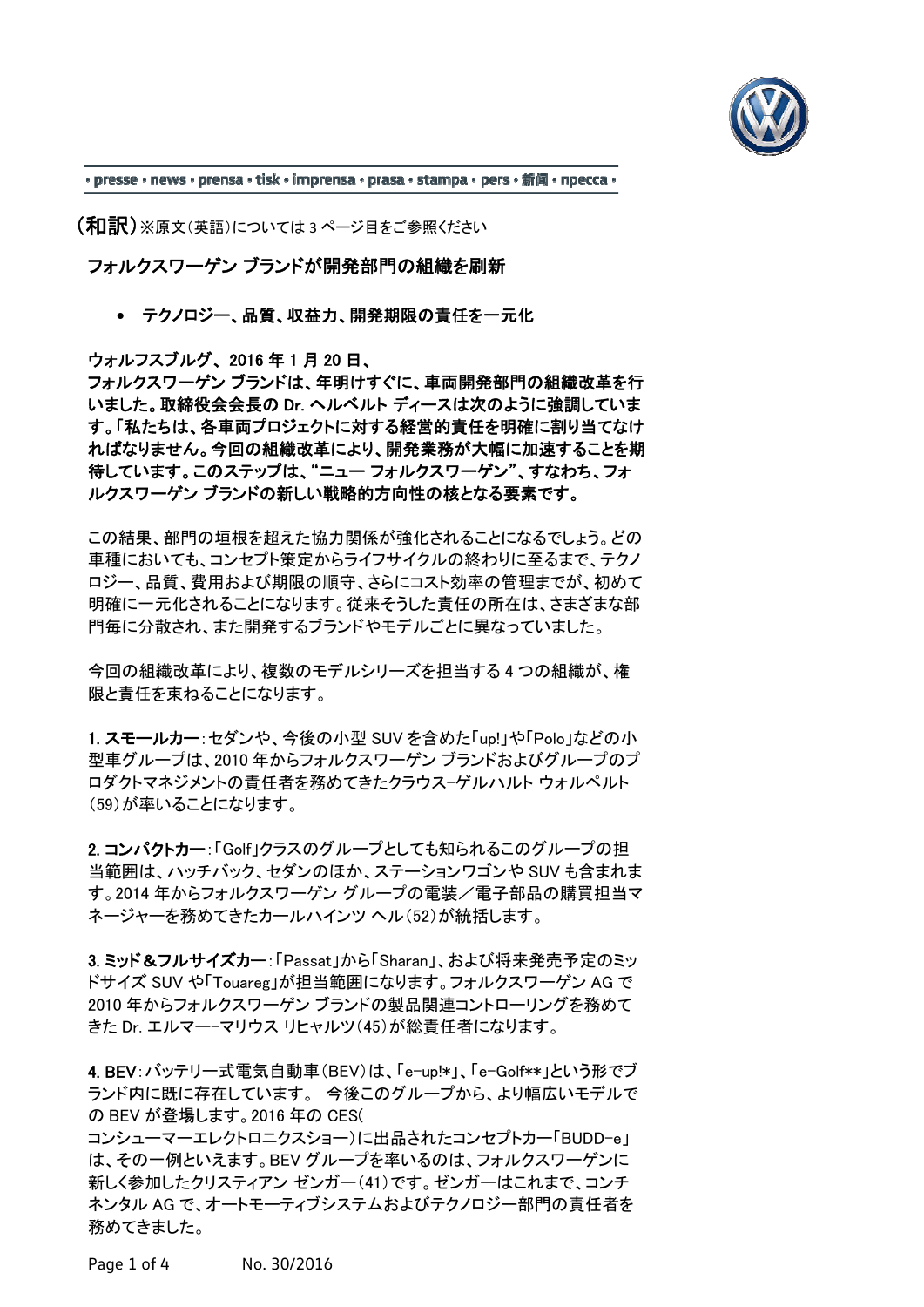新設された「ストラトジー&プロダクト部門」は、各グループを担当するマネージ ャーに、力強いサポートを提供していきます。その責任範囲には、モデルチェン ジのタイミングの決定や、主要な製品関連イベントのコーディネーションなどが 含まれます。

「これにより、組織の構造と責任の所在がより明らかになり、各部門のスタッフ は中核業務に時間を割いて集中できるようになります。結果として、各個人の 責任感、イニシアチブ、チームとしての団結力も強化されることになるでしょう」 と、Dr. ヘルベルト ディースは、今回の新組織がフォルクスワーゲンブランドに 変化をもたらす重要な施策になると説明しています。

同時に、この組織改革は、デジタル化、電気モビリティ、顧客ニーズの変化など から生じる将来の市場の要請に対応していくためのものでもあります。Dr. ディ ースは、次のように述べています。「新しい開発組織により、あらゆる面でブラ ンドの力が強化され、ブランドの収益力が高まることにより、将来のニーズをも 満たす強固な製品ラインナップが作られていくでしょう。」

\*「e-up!」の電力消費率は 11.7kWh/100km(欧州複合モード)、CO2 排出量は 0g/km (欧州複合モード)、エネルギー効率クラス A+

\*\*「e-Golf」の電力消費率は 12.7kWh/100km(欧州複合モード)、CO2 排出量は 0g/km (欧州複合モード)、エネルギー効率クラス A+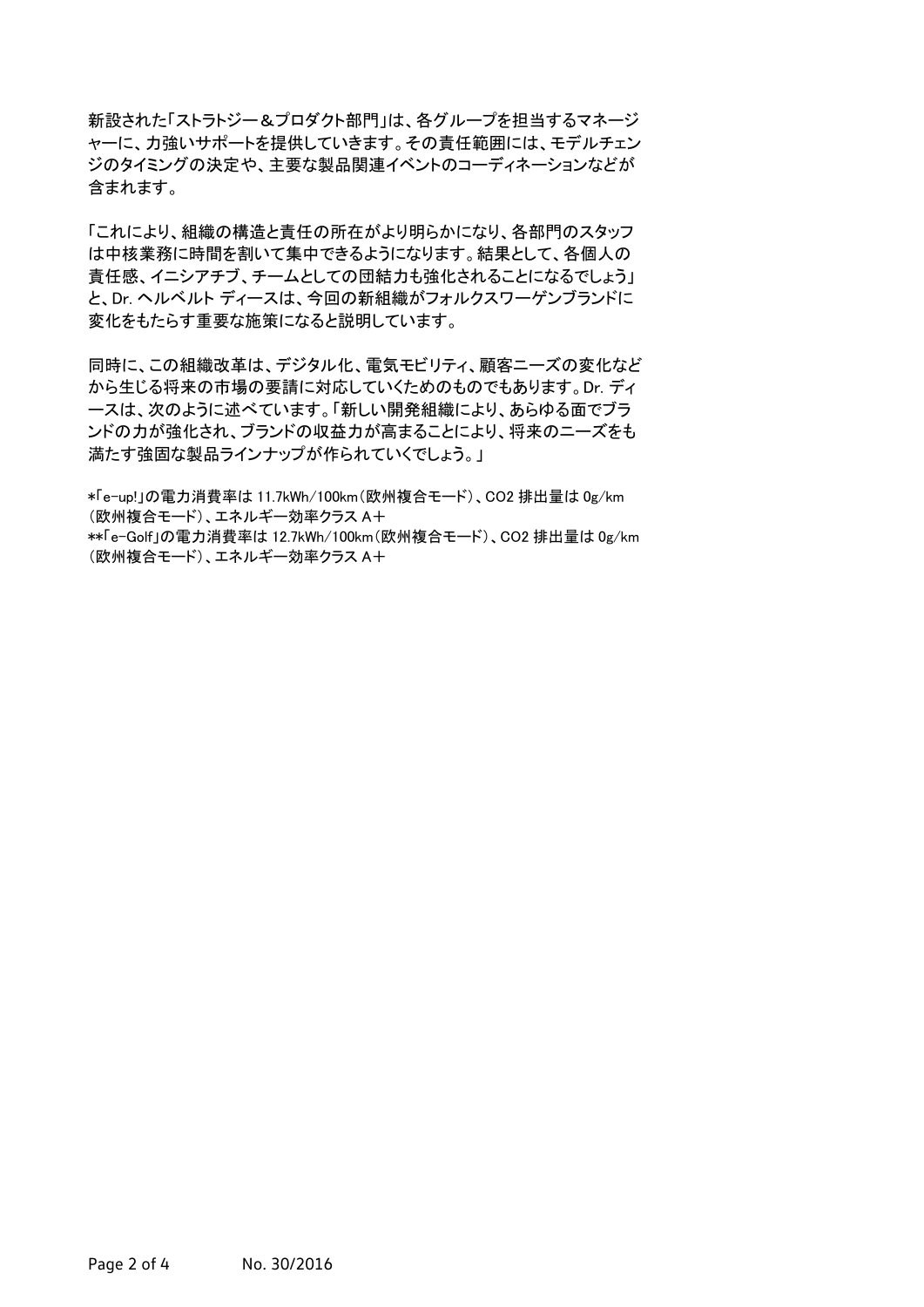## **Volkswagen brand repositions its vehicle development organisation**

 **Pooling responsibility for technology, quality, profitability and deadlines**

**Wolfsburg, January 20, 2016: The Volkswagen brand repositioned its organization for vehicle development at the beginning of the year. Chairman of the Board of Management Dr Herbert Diess emphasizes, "We have to ensure that the corporate responsibility for each vehicle project is clearly assigned. We expect these changes to yield an acceleration boost in development. This step represents a core element of 'New Volkswagen', the new strategic direction of our brand."**

Cross-functional collaboration will be strengthened as a result: from the concept to the end of the life-cycle for any given model, the responsibility for technology, quality, cost and deadline compliance, and the responsibility for cost-effectiveness, now clearly lie in one hand for the first time. Until now, these responsibilities were distributed across different divisions and differentiated into individual models groups as well.

The new organization bundles the competencies into four series groups containing several model series:

**1. Small**: The small vehicles group such as up! and Polo includes saloon cars as well as small SUVs in future and is headed up by Klaus-Gerhard Wolpert (59), who has led product management for the Volkswagen brand and the Group since 2010.

**2. Compact**: Also known as the Golf-class group, this group ranges from hatchback and notchback saloon cars and estate cars to SUVs. Karlheinz Hell (52), who has been Group Purchasing Manager for Electrics/ Electronics at Volkswagen since 2014, takes over the management.

**3. Mid- and Full-size**: This product portfolio ranges from the Passat to the Sharan, and the future mid-size SUV to the Touareg, and is headed up by Dr Elmar-Marius Licharz (45) who has led Product Controlling at Volkswagen AG for Volkswagen brand since 2010.

**4. e-Mobility**: Battery Electric Vehicles are already present in the brand in the form of e-up!\* and e-Golf\*\*. E-vehicles with a greater range will follow in the next step to be developed in this group. The BUDD-e concept car presented at the 2016 CES represents an example of this. The e-Mobility series is headed up by Christian Senger (41), who comes to Volkswagen from